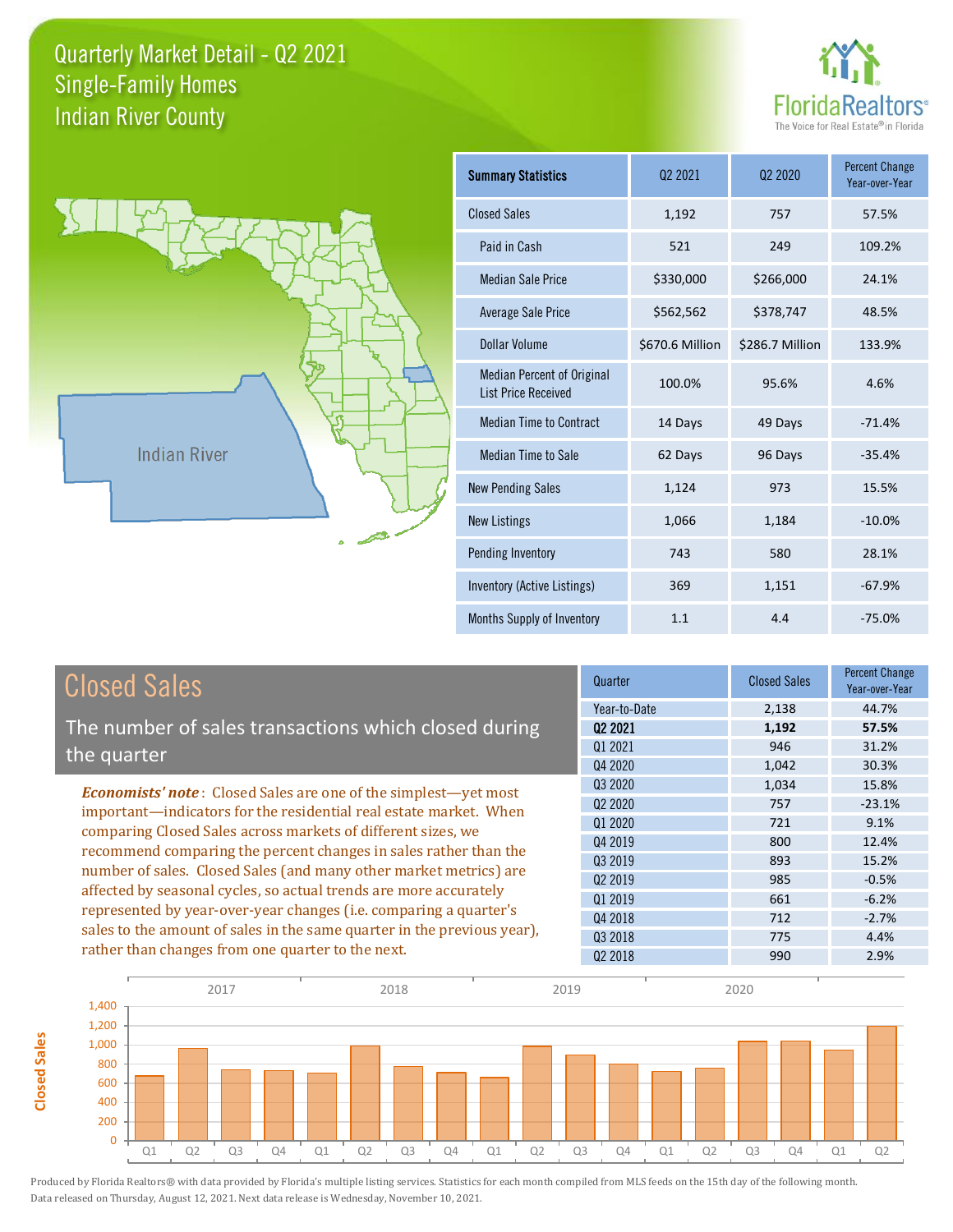

| <b>Cash Sales</b>                                                              | Quarter             | <b>Cash Sales</b> | <b>Percent Change</b><br>Year-over-Year |
|--------------------------------------------------------------------------------|---------------------|-------------------|-----------------------------------------|
|                                                                                | Year-to-Date        | 932               | 70.4%                                   |
| The number of Closed Sales during the quarter in                               | Q <sub>2</sub> 2021 | 521               | 109.2%                                  |
|                                                                                | 01 2021             | 411               | 37.9%                                   |
| which buyers exclusively paid in cash                                          | Q4 2020             | 372               | 27.4%                                   |
|                                                                                | 03 20 20            | 283               | $-11.0%$                                |
|                                                                                | 02 2020             | 249               | $-32.9%$                                |
| <b>Economists' note:</b> Cash Sales can be a useful indicator of the extent to | 01 2020             | 298               | 9.6%                                    |
| which investors are participating in the market. Why? Investors are            | 04 2019             | 292               | 7.7%                                    |
| far more likely to have the funds to purchase a home available up front,       | Q3 2019             | 318               | 18.2%                                   |
| whereas the typical homebuyer requires a mortgage or some other                | Q <sub>2</sub> 2019 | 371               | $-5.4%$                                 |
| form of financing. There are, of course, many possible exceptions, so          | 01 2019             | 272               | 0.4%                                    |
| this statistic should be interpreted with care.                                | Q4 2018             | 271               | $-7.2%$                                 |
|                                                                                | Q3 2018             | 269               | 4.3%                                    |



# Cash Sales as a Percentage of Closed Sales

The percentage of Closed Sales during the quarter which were Cash Sales

*Economists' note* : This statistic is simply another way of viewing Cash Sales. The remaining percentages of Closed Sales (i.e. those not paid fully in cash) each quarter involved some sort of financing, such as mortgages, owner/seller financing, assumed loans, etc.

| Sales Paid in Cash | Year-over-Year |
|--------------------|----------------|
| 43.6%              | 17.8%          |
| 43.7%              | 32.8%          |
| 43.4%              | 5.1%           |
| 35.7%              | $-2.2%$        |
| 27.4%              | $-23.0%$       |
| 32.9%              | $-12.7%$       |
| 41.3%              | 0.5%           |
| 36.5%              | $-4.2%$        |
| 35.6%              | 2.6%           |
| 37.7%              | $-4.8%$        |
| 41.1%              | 7.0%           |
| 38.1%              | $-4.5%$        |
| 34.7%              | $-0.3%$        |
| 39.6%              | $-3.9%$        |
|                    |                |

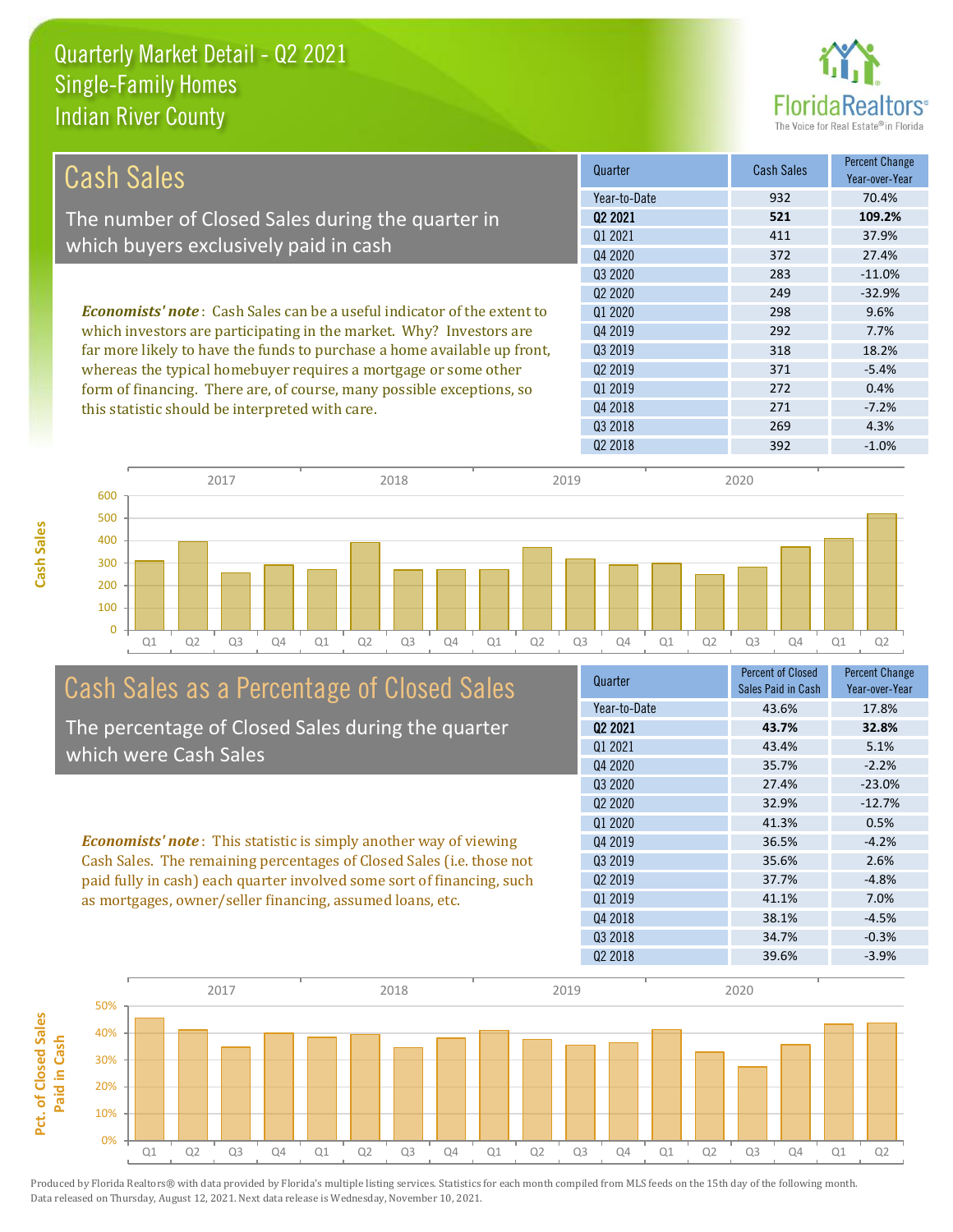

## Median Sale Price

The median sale price reported for the quarter (i.e. 50% of sales were above and 50% of sales were below)

*Economists' note* : Median Sale Price is our preferred summary statistic for price activity because, unlike Average Sale Price, Median Sale Price is not sensitive to high sale prices for small numbers of homes that may not be characteristic of the market area. Keep in mind that median price trends over time are not always solely caused by changes in the general value of local real estate. Median sale price only reflects the values of the homes that *sold* each quarter, and the mix of the types of homes that sell can change over time.

| Quarter             | <b>Median Sale Price</b> | <b>Percent Change</b><br>Year-over-Year |
|---------------------|--------------------------|-----------------------------------------|
| Year-to-Date        | \$320,000                | 21.6%                                   |
| Q <sub>2</sub> 2021 | \$330,000                | 24.1%                                   |
| 01 2021             | \$307,000                | 18.1%                                   |
| Q4 2020             | \$288,500                | 15.4%                                   |
| Q3 2020             | \$262,500                | 5.0%                                    |
| 02 2020             | \$266,000                | 4.3%                                    |
| Q1 2020             | \$259,900                | 7.1%                                    |
| Q4 2019             | \$250,000                | 4.2%                                    |
| 03 2019             | \$250,000                | 4.6%                                    |
| Q <sub>2</sub> 2019 | \$255,000                | 6.3%                                    |
| Q1 2019             | \$242,700                | 4.2%                                    |
| Q4 2018             | \$239,950                | 5.7%                                    |
| Q3 2018             | \$239,000                | 3.9%                                    |
| 02 2018             | \$240,000                | 3.2%                                    |
|                     |                          |                                         |



## Average Sale Price

The average sale price reported for the quarter (i.e. total sales in dollars divided by the number of sales)

*Economists' note* : Usually, we prefer Median Sale Price over Average Sale Price as a summary statistic for home prices. However, Average Sale Price does have its uses—particularly when it is analyzed alongside the Median Sale Price. For one, the relative difference between the two statistics can provide some insight into the market for higher-end homes in an area.

| Quarter                         | <b>Average Sale Price</b> | <b>Percent Change</b><br>Year-over-Year |
|---------------------------------|---------------------------|-----------------------------------------|
| Year-to-Date                    | \$520,087                 | 29.2%                                   |
| Q <sub>2</sub> 2021             | \$562,562                 | 48.5%                                   |
| Q1 2021                         | \$466,567                 | 9.1%                                    |
| Q4 2020                         | \$439,126                 | 21.2%                                   |
| Q3 2020                         | \$439,413                 | 35.1%                                   |
| Q <sub>2</sub> 20 <sub>20</sub> | \$378,747                 | 0.4%                                    |
| Q1 2020                         | \$427,791                 | 18.3%                                   |
| Q4 2019                         | \$362,201                 | 7.0%                                    |
| Q3 2019                         | \$325,200                 | 1.6%                                    |
| Q <sub>2</sub> 2019             | \$377,280                 | 7.1%                                    |
| 01 2019                         | \$361,729                 | 8.3%                                    |
| Q4 2018                         | \$338,381                 | 9.2%                                    |
| Q3 2018                         | \$320,068                 | $-13.0%$                                |
| Q <sub>2</sub> 2018             | \$352,372                 | 0.8%                                    |



Produced by Florida Realtors® with data provided by Florida's multiple listing services. Statistics for each month compiled from MLS feeds on the 15th day of the following month. Data released on Thursday, August 12, 2021. Next data release is Wednesday, November 10, 2021.

**Average Sale Price**

**Average Sale Price**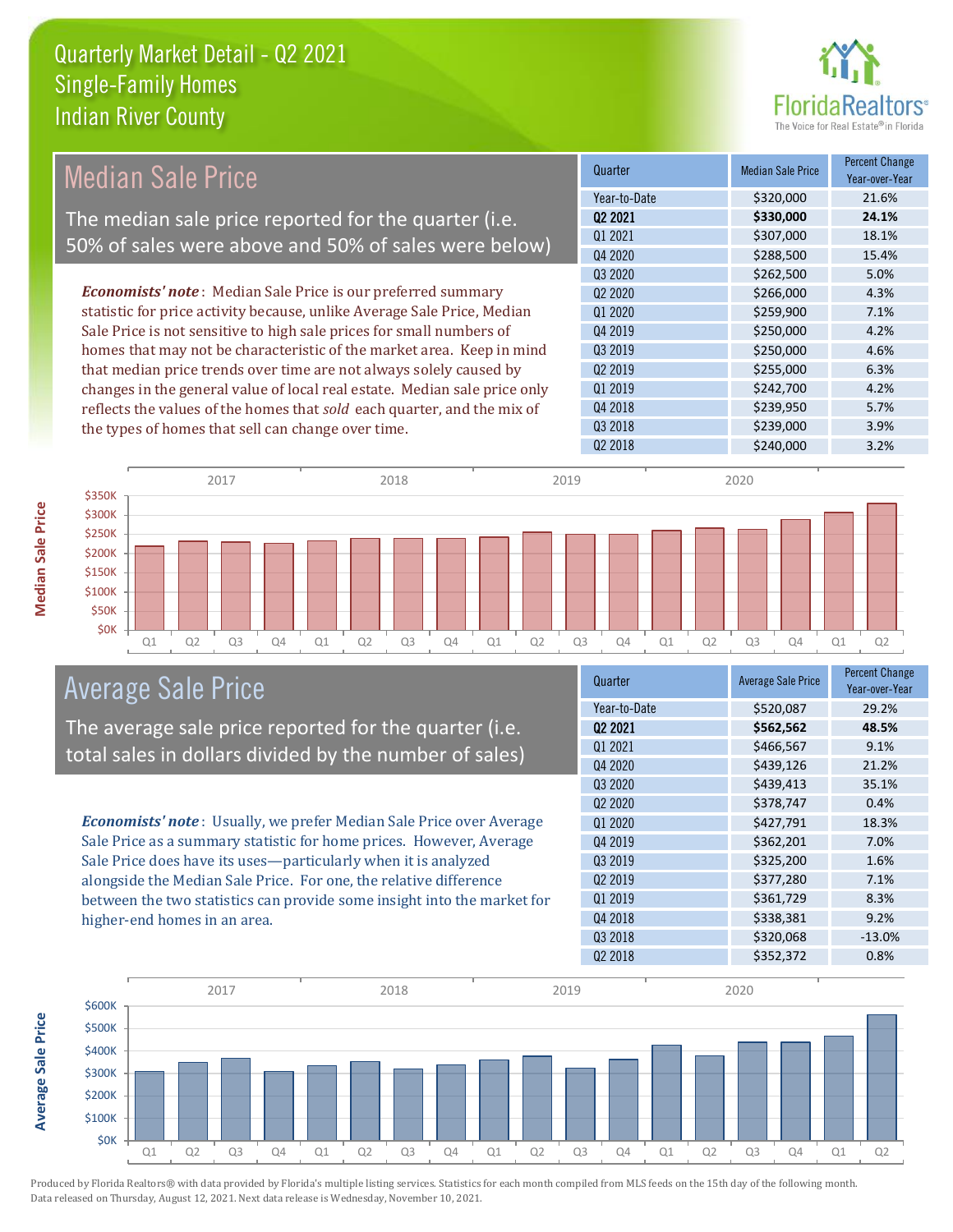

| Dollar Volume                                                                | Quarter             | <b>Dollar Volume</b> | <b>Percent Change</b><br>Year-over-Year |
|------------------------------------------------------------------------------|---------------------|----------------------|-----------------------------------------|
|                                                                              | Year-to-Date        | \$1.1 Billion        | 86.8%                                   |
| The sum of the sale prices for all sales which closed                        | 02 2021             | \$670.6 Million      | 133.9%                                  |
| during the quarter                                                           | 01 2021             | \$441.4 Million      | 43.1%                                   |
|                                                                              | Q4 2020             | \$457.6 Million      | 57.9%                                   |
|                                                                              | Q3 2020             | \$454.4 Million      | 56.5%                                   |
| <b>Economists' note</b> : Dollar Volume is simply the sum of all sale prices | 02 2020             | \$286.7 Million      | $-22.8%$                                |
| in a given time period, and can quickly be calculated by multiplying         | Q1 2020             | \$308.4 Million      | 29.0%                                   |
| Closed Sales by Average Sale Price. It is a strong indicator of the health   | Q4 2019             | \$289.8 Million      | 20.3%                                   |
| of the real estate industry in a market, and is of particular interest to    | 03 2019             | \$290.4 Million      | 17.1%                                   |
| real estate professionals, investors, analysts, and government agencies.     | Q <sub>2</sub> 2019 | \$371.6 Million      | 6.5%                                    |
| Potential home sellers and home buyers, on the other hand, will likely       | 01 2019             | \$239.1 Million      | 1.5%                                    |
| be better served by paying attention to trends in the two components         | Q4 2018             | \$240.9 Million      | 6.2%                                    |

Q1 Q2 Q3 Q4 Q1 Q2 Q3 Q4 Q1 Q2 Q3 Q4 Q1 Q2 Q3 Q4 Q1 Q2 \$0 \$200 M \$400 M \$600 M \$800 M 2017 2018 2019 2020

## Median Percent of Original List Price Received

of Dollar Volume (i.e. sales and prices) individually.

The median of the sale price (as a percentage of the original list price) across all properties selling during the quarter

*Economists' note* : The Median Percent of Original List Price Received is useful as an indicator of market recovery, since it typically rises as buyers realize that the market may be moving away from them and they need to match the selling price (or better it) in order to get a contract on the house. This is usually the last measure to indicate a market has shifted from down to up, so it is what we would call a *lagging* indicator.

| Quarter                         | Med. Pct. of Orig.<br><b>List Price Received</b> | <b>Percent Change</b><br>Year-over-Year |
|---------------------------------|--------------------------------------------------|-----------------------------------------|
| Year-to-Date                    | 98.9%                                            | 3.5%                                    |
| 02 2021                         | 100.0%                                           | 4.6%                                    |
| 01 2021                         | 98.1%                                            | 2.7%                                    |
| Q4 2020                         | 97.4%                                            | 1.8%                                    |
| 03 2020                         | 96.7%                                            | 1.2%                                    |
| Q <sub>2</sub> 20 <sub>20</sub> | 95.6%                                            | 0.6%                                    |
| Q1 2020                         | 95.5%                                            | 0.8%                                    |
| Q4 2019                         | 95.7%                                            | 0.3%                                    |
| 03 2019                         | 95.6%                                            | 0.7%                                    |
| Q <sub>2</sub> 2019             | 95.0%                                            | $-0.7%$                                 |
| 01 2019                         | 94.7%                                            | $-1.1%$                                 |
| Q4 2018                         | 95.4%                                            | $-0.3%$                                 |
| Q3 2018                         | 94.9%                                            | $-1.1%$                                 |
| Q <sub>2</sub> 2018             | 95.7%                                            | 0.8%                                    |
|                                 |                                                  |                                         |

Q2 2018 **\$348.8 Million** 3.8%

Q3 2018 \$248.1 Million -9.2%

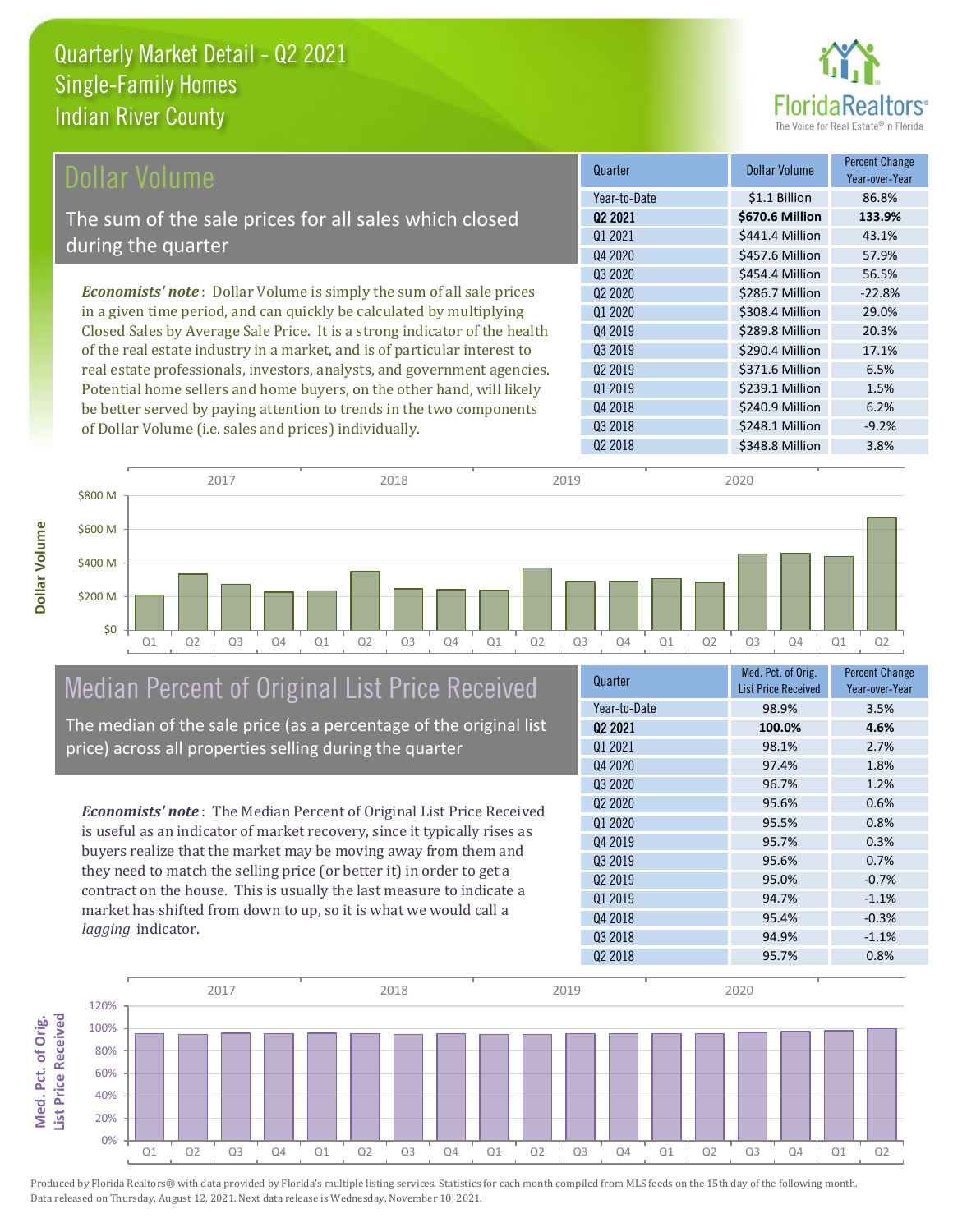

## Median Time to Contract

The median number of days between the listing date and contract date for all Closed Sales during the quarter

*Economists' note* : Like Time to Sale, Time to Contract is a measure of the length of the home selling process calculated for sales which closed during the quarter. The difference is that Time to Contract measures the number of days between the initial listing of a property and the signing of the contract which eventually led to the closing of the sale. When the gap between Median Time to Contract and Median Time to Sale grows, it is usually a sign of longer closing times and/or declining numbers of cash sales.

| Quarter                         | Median Time to<br>Contract | <b>Percent Change</b><br>Year-over-Year |
|---------------------------------|----------------------------|-----------------------------------------|
| Year-to-Date                    | 18 Days                    | $-67.9%$                                |
| Q <sub>2</sub> 2021             | 14 Days                    | $-71.4%$                                |
| Q1 2021                         | 26 Days                    | $-55.9%$                                |
| Q4 2020                         | 32 Days                    | $-41.8%$                                |
| Q3 2020                         | 52 Days                    | $-16.1%$                                |
| Q <sub>2</sub> 20 <sub>20</sub> | 49 Days                    | $-10.9%$                                |
| Q1 2020                         | 59 Days                    | $-4.8%$                                 |
| Q4 2019                         | 55 Days                    | 3.8%                                    |
| 03 2019                         | 62 Days                    | 8.8%                                    |
| Q <sub>2</sub> 2019             | 55 Days                    | 19.6%                                   |
| Q1 2019                         | 62 Days                    | 34.8%                                   |
| Q4 2018                         | 53 Days                    | 8.2%                                    |
| Q3 2018                         | 57 Days                    | 21.3%                                   |
| Q <sub>2</sub> 2018             | 46 Days                    | $-8.0%$                                 |



## Median Time to Sale

**Median Time to** 

**Median Time to** 

The median number of days between the listing date and closing date for all Closed Sales during the quarter

*Economists' note* : Time to Sale is a measure of the length of the home selling process, calculated as the number of days between the initial listing of a property and the closing of the sale. *Median* Time to Sale is the amount of time the "middle" property selling this month was on the market. That is, 50% of homes selling this month took *less* time to sell, and 50% of homes took *more* time to sell. Median Time to Sale gives a more accurate picture than Average Time to Sale, which can be skewed upward by small numbers of properties taking an abnormally long time to sell.

| Quarter             | <b>Median Time to Sale</b> | <b>Percent Change</b><br>Year-over-Year |
|---------------------|----------------------------|-----------------------------------------|
| Year-to-Date        | 69 Days                    | $-31.0%$                                |
| Q <sub>2</sub> 2021 | 62 Days                    | $-35.4%$                                |
| 01 2021             | 79 Days                    | $-24.8%$                                |
| Q4 2020             | 78 Days                    | $-21.2%$                                |
| Q3 2020             | 99 Days                    | $-4.8%$                                 |
| 02 2020             | 96 Days                    | $-1.0%$                                 |
| Q1 2020             | 105 Days                   | 2.9%                                    |
| Q4 2019             | 99 Days                    | 7.6%                                    |
| 03 2019             | 104 Days                   | 3.0%                                    |
| Q <sub>2</sub> 2019 | 97 Days                    | 6.6%                                    |
| 01 2019             | 102 Days                   | 14.6%                                   |
| Q4 2018             | 92 Days                    | $-5.2%$                                 |
| Q3 2018             | 101 Days                   | 11.0%                                   |
| Q <sub>2</sub> 2018 | 91 Days                    | $-4.2%$                                 |

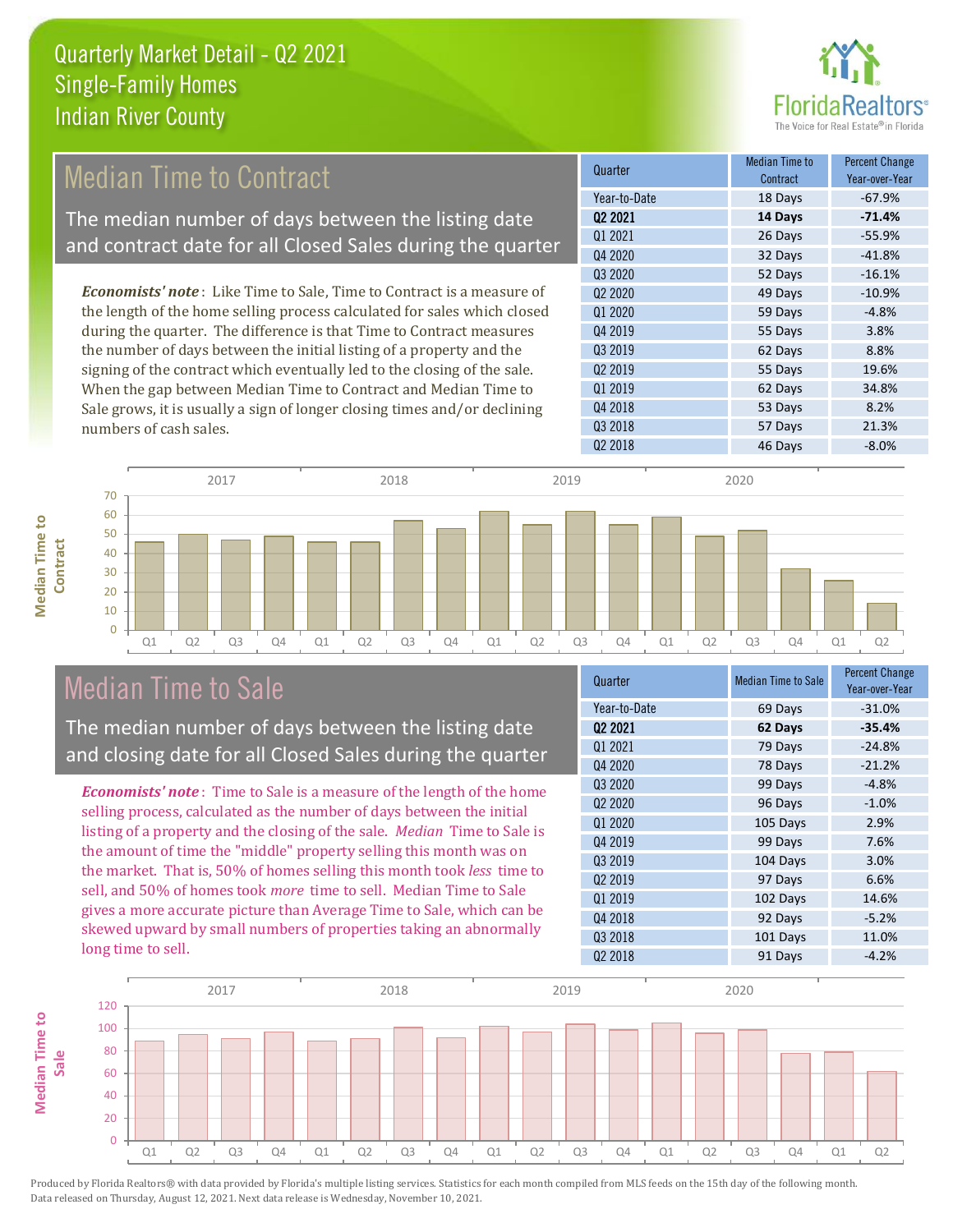

| <b>New Pending Sales</b>                                                       | Quarter             | <b>New Pending Sales</b> | <b>Percent Change</b><br>Year-over-Year |
|--------------------------------------------------------------------------------|---------------------|--------------------------|-----------------------------------------|
|                                                                                | Year-to-Date        | 2,505                    | 30.2%                                   |
| The number of listed properties that went under                                | 02 2021             | 1,124                    | 15.5%                                   |
| contract during the quarter                                                    | 01 2021             | 1,381                    | 45.2%                                   |
|                                                                                | Q4 2020             | 990                      | 26.9%                                   |
|                                                                                | Q3 2020             | 1,162                    | 32.3%                                   |
| <b>Economists' note</b> : Because of the typical length of time it takes for a | 02 2020             | 973                      | $-7.2%$                                 |
| sale to close, economists consider Pending Sales to be a decent                | Q1 2020             | 951                      | $-0.1%$                                 |
| indicator of potential future Closed Sales. It is important to bear in         | Q4 2019             | 780                      | 13.4%                                   |
| mind, however, that not all Pending Sales will be closed successfully.         | 03 2019             | 878                      | 8.4%                                    |
| So, the effectiveness of Pending Sales as a future indicator of Closed         | Q <sub>2</sub> 2019 | 1,049                    | 2.3%                                    |
| Sales is susceptible to changes in market conditions such as the               | 01 2019             | 952                      | $-2.8%$                                 |
| availability of financing for homebuyers and the inventory of                  | Q4 2018             | 688                      | $-7.8%$                                 |
| distressed properties for sale.                                                | Q3 2018             | 810                      | 13.3%                                   |
|                                                                                | Q <sub>2</sub> 2018 | 1,025                    | 2.9%                                    |

**New Listings**



## New Listings

The number of properties put onto the market during the quarter

*Economists' note* : New Listings tend to rise in delayed response to increasing prices, so they are often seen as a lagging indicator of market health. As prices rise, potential sellers raise their estimations of value—and in the most recent cycle, rising prices have freed up many potential sellers who were previously underwater on their mortgages. Note that in our calculations, we take care to not include properties that were recently taken off the market and quickly relisted, since these are not really *new* listings.

| Quarter                         | <b>New Listings</b> | <b>Percent Change</b><br>Year-over-Year |
|---------------------------------|---------------------|-----------------------------------------|
| Year-to-Date                    | 2,292               | $-1.5%$                                 |
| 02 2021                         | 1,066               | $-10.0\%$                               |
| Q1 2021                         | 1,226               | 7.3%                                    |
| Q4 2020                         | 917                 | $-10.3%$                                |
| Q3 2020                         | 1,006               | 7.1%                                    |
| Q <sub>2</sub> 20 <sub>20</sub> | 1,184               | 9.7%                                    |
| Q1 2020                         | 1,143               | $-12.7%$                                |
| Q4 2019                         | 1,022               | $-5.4%$                                 |
| Q3 2019                         | 939                 | $-5.3%$                                 |
| Q <sub>2</sub> 2019             | 1,079               | $-3.6%$                                 |
| Q1 2019                         | 1,310               | $-4.7%$                                 |
| Q4 2018                         | 1,080               | 16.6%                                   |
| Q3 2018                         | 992                 | 25.6%                                   |
| 02 2018                         | 1,119               | 3.1%                                    |

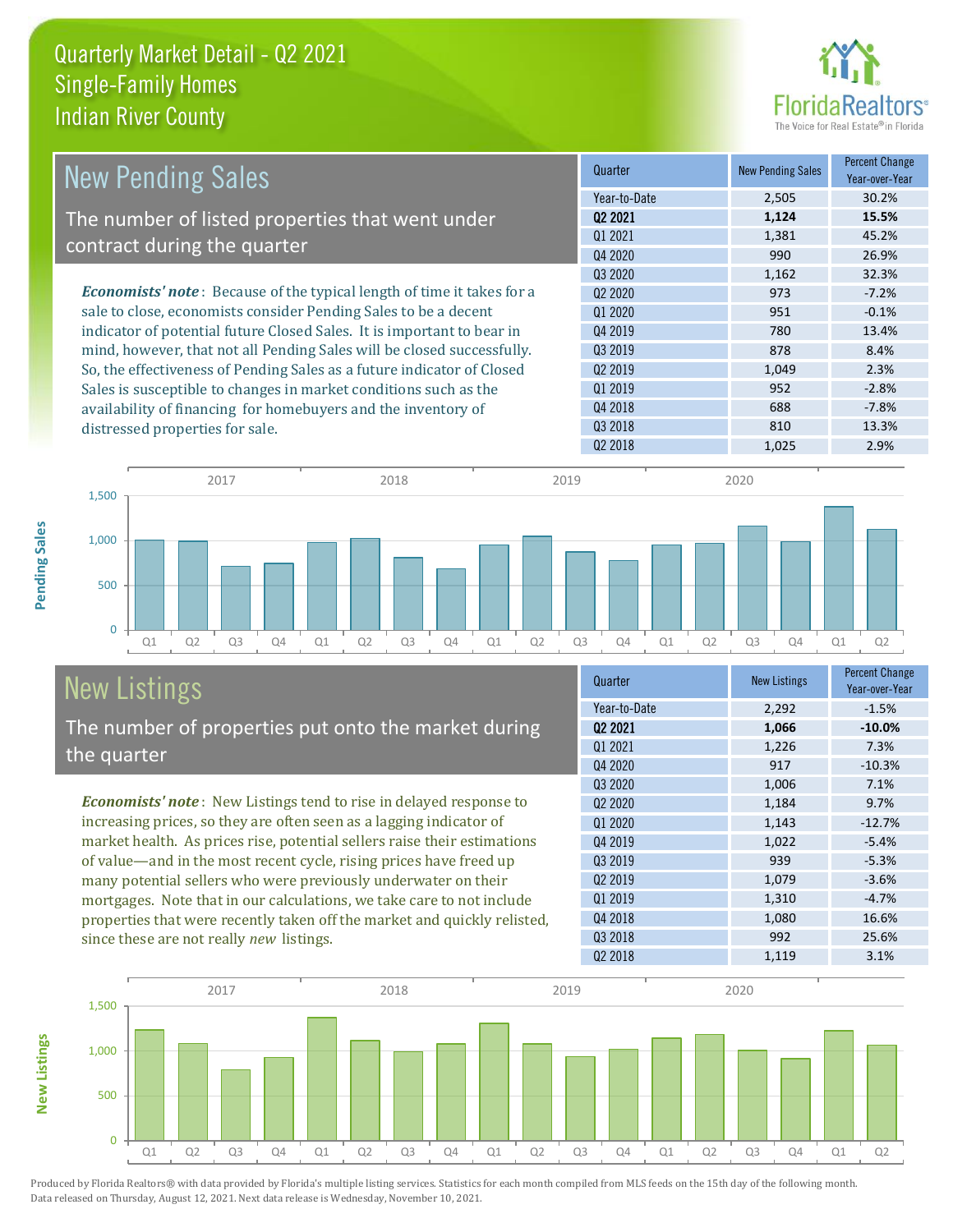

| <b>Inventory (Active Listings)</b>                                           | Quarter             | Inventory | <b>Percent Change</b><br>Year-over-Year |
|------------------------------------------------------------------------------|---------------------|-----------|-----------------------------------------|
|                                                                              | YTD (Monthly Avg)   | 462       | $-66.5%$                                |
| The number of property listings active at the end of                         | 02 2021             | 369       | $-67.9%$                                |
| the quarter                                                                  | 01 2021             | 489       | $-65.9%$                                |
|                                                                              | Q4 2020             | 692       | $-50.9%$                                |
|                                                                              | 03 20 20            | 845       | $-33.4%$                                |
| <b>Economists' note</b> : There are a number of ways to define and calculate | 02 2020             | 1,151     | $-17.3%$                                |
| Inventory. Our method is to simply count the number of active listings       | 01 2020             | 1,436     | $-12.4%$                                |
| on the last day of the quarter, and hold this number to compare with         | 04 2019             | 1,409     | $-5.8%$                                 |
| the same quarter the following year. Inventory rises when New                | 03 2019             | 1,269     | $-4.7%$                                 |
| Listings are outpacing the number of listings that go off-market             | Q <sub>2</sub> 2019 | 1,391     | 6.4%                                    |
| (regardless of whether they actually sell). Likewise, it falls when New      | Q1 2019             | 1,639     | 13.7%                                   |
| Listings aren't keeping up with the rate at which homes are going off-       | Q4 2018             | 1.496     | 27.2%                                   |



## Months Supply of Inventory

An estimate of the number of months it will take to deplete the current Inventory given recent sales rates

*Economists' note* : MSI is a useful indicator of market conditions. The benchmark for a balanced market (favoring neither buyer nor seller) is 5.5 months of inventory. Anything higher is traditionally a buyers' market, and anything lower is a sellers' market. There is no single accepted way of calculating MSI. A common method is to divide current Inventory by the most recent month's Closed Sales count, but this count is a usually poor predictor of future Closed Sales due to seasonal cycles. To eliminate seasonal effects, we use the 12-month average of monthly Closed Sales instead.

| Quarter                         | <b>Months Supply</b> | <b>Percent Change</b><br>Year-over-Year |
|---------------------------------|----------------------|-----------------------------------------|
| <b>YTD (Monthly Avg)</b>        | 1.5                  | $-70.0%$                                |
| 02 2021                         | 1.1                  | $-75.0%$                                |
| 01 2021                         | 1.6                  | $-68.6%$                                |
| Q4 2020                         | 2.3                  | $-54.9%$                                |
| 03 2020                         | 3.1                  | $-34.0%$                                |
| Q <sub>2</sub> 20 <sub>20</sub> | 4.4                  | $-17.0%$                                |
| Q1 2020                         | 5.1                  | $-19.0%$                                |
| Q4 2019                         | 5.1                  | $-8.9%$                                 |
| Q3 2019                         | 4.7                  | $-6.0%$                                 |
| Q <sub>2</sub> 2019             | 5.3                  | 8.2%                                    |
| 01 2019                         | 6.3                  | 14.5%                                   |
| Q4 2018                         | 5.6                  | 24.4%                                   |
| Q3 2018                         | 5.0                  | 11.1%                                   |
| Q <sub>2</sub> 2018             | 4.9                  | $-2.0%$                                 |

Q2 2018 2.0%

Q3 2018 1,332 16.0%



market.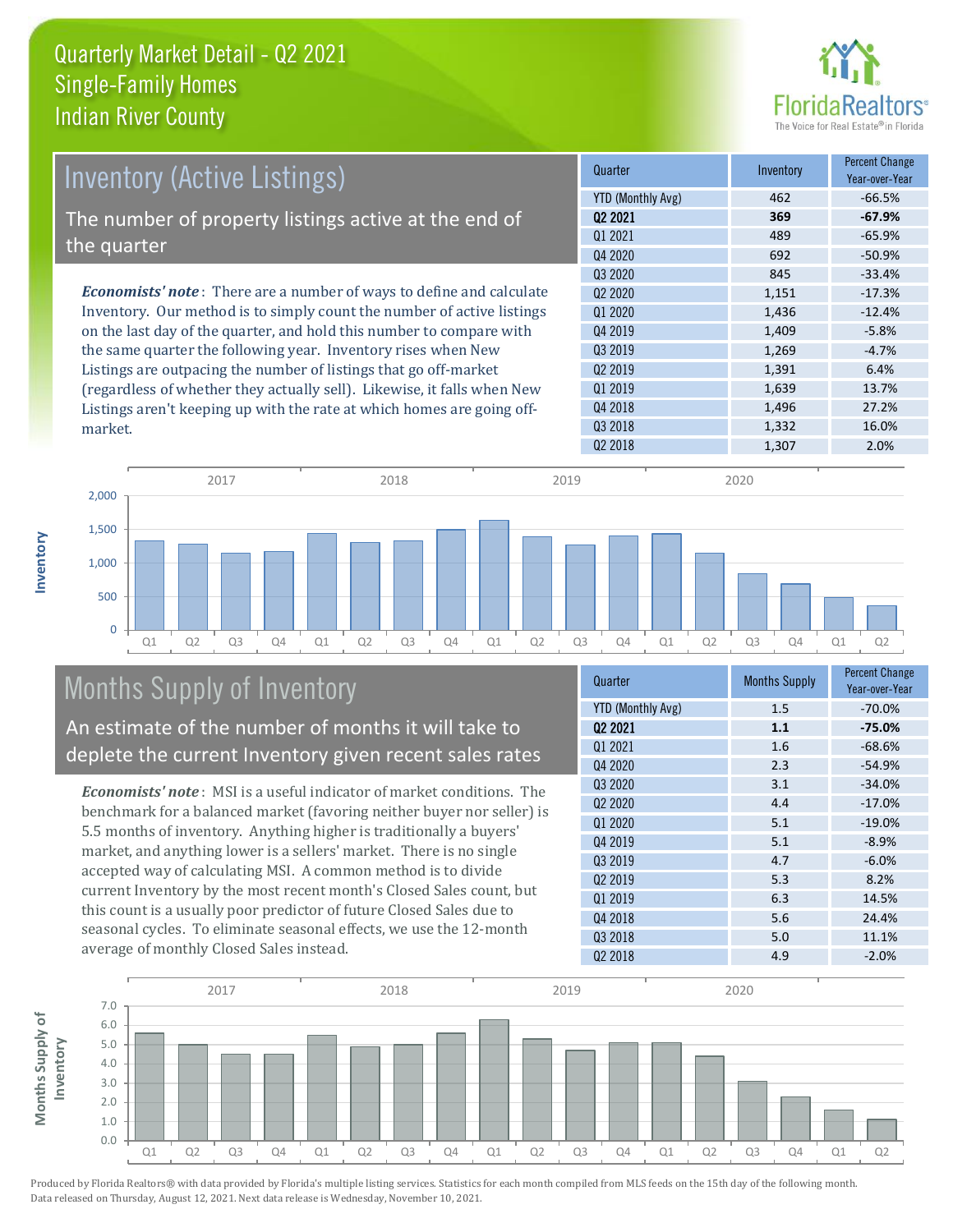

#### *Economists' note:* Closed Sales are one of the simplest—yet most important—indicators for the residential real estate market. When comparing Closed Sales across markets of different sizes, we recommend comparing the percent changes in sales rather than the number of sales. Closed Sales (and many other market metrics) are affected by seasonal cycles, so actual trends are more accurately represented by year-over-year changes (i.e. comparing a quarter's sales to the amount of sales in the same quarter in the previous year), rather than changes from one quarter to the next. \$1,000,000 or more 122 258.8% \$250,000 - \$299,999 220 69.2% \$300,000 - \$399,999 283 128.2% \$400,000 - \$599,999 180 91.5% \$600,000 - \$999,999 122 144.0% \$150,000 - \$199,999 98 -18.3%  $$200.000 - $249.999$  142 -13.9%  $$100,000 - $149,999$  22 -35.3% Sale Price Closed Sales Percent Change Year-over-Year Less than \$50,000 0 0 -100.0%  $$50.000 - $99.999$  3  $-40.0\%$ Q2 2020 Q2 2021 300 Closed Sales by Sale Price The number of sales transactions which closed during the quarter



## Median Time to Contract by Sale Price The median number of days between the listing date and contract date for all Closed Sales during the quarter

*Economists' note* : Like Time to Sale, Time to Contract is a measure of the length of the home selling process calculated for sales which closed during the quarter. The difference is that Time to Contract measures the number of days between the initial listing of a property and the signing of the contract which eventually led to the closing of the sale. When the gap between Median Time to Contract and Median Time to Sale grows, it is usually a sign of longer closing times and/or declining numbers of cash sales.

| Sale Price            | Median Time to<br>Contract | <b>Percent Change</b><br>Year-over-Year |
|-----------------------|----------------------------|-----------------------------------------|
| Less than \$50,000    | (No Sales)                 | N/A                                     |
| $$50,000 - $99,999$   | 8 Days                     | $-91.5%$                                |
| $$100,000 - $149,999$ | 18 Days                    | $-40.0\%$                               |
| $$150,000 - $199,999$ | 12 Days                    | $-58.6%$                                |
| \$200,000 - \$249,999 | 13 Days                    | $-72.9%$                                |
| \$250,000 - \$299,999 | 10 Days                    | $-76.2%$                                |
| \$300,000 - \$399,999 | 12 Days                    | $-74.5%$                                |
| \$400,000 - \$599,999 | 12 Days                    | $-84.0%$                                |
| \$600,000 - \$999,999 | 23 Days                    | $-87.6%$                                |
| \$1,000,000 or more   | 27 Days                    | $-84.6%$                                |



**Closed Sales**

**Median Time to Contract Median Time to Contract**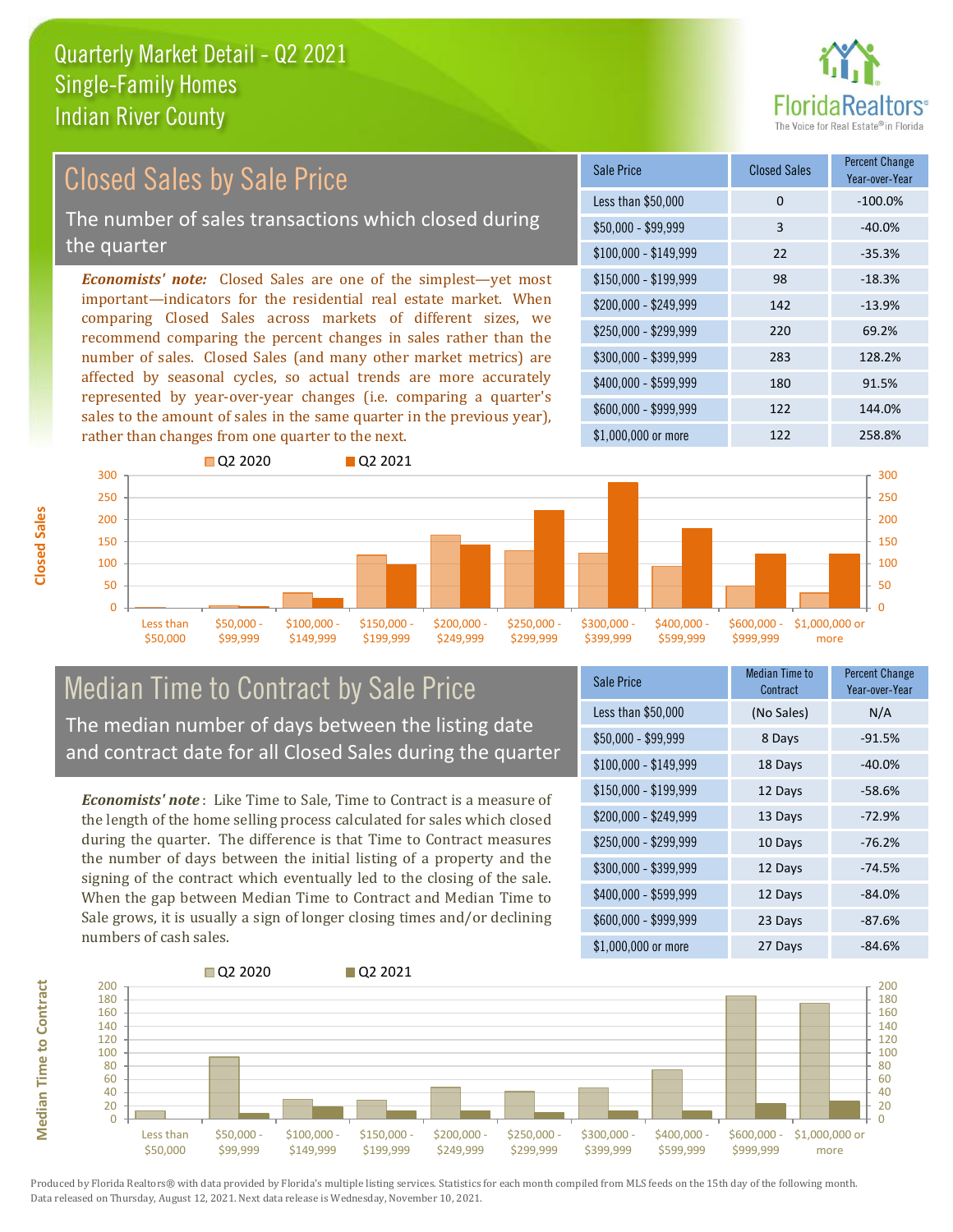

# New Listings by Initial Listing Price

The number of properties put onto the market during the quarter

*Economists' note:* New Listings tend to rise in delayed response to increasing prices, so they are often seen as a lagging indicator of market health. As prices rise, potential sellers raise their estimations of value—and in the most recent cycle, rising prices have freed up many potential sellers who were previously underwater on their mortgages. Note that in our calculations, we take care to not include properties that were recently taken off the market and quickly relisted, since these are not really *new* listings.

| <b>Initial Listing Price</b> | <b>New Listings</b> | <b>Percent Change</b><br>Year-over-Year |
|------------------------------|---------------------|-----------------------------------------|
| Less than \$50,000           | $\Omega$            | N/A                                     |
| $$50,000 - $99,999$          | 4                   | $-20.0%$                                |
| $$100,000 - $149,999$        | 18                  | $-52.6%$                                |
| $$150,000 - $199,999$        | 90                  | $-40.0%$                                |
| \$200,000 - \$249,999        | 130                 | $-46.1%$                                |
| \$250,000 - \$299,999        | 199                 | $-8.3%$                                 |
| \$300,000 - \$399,999        | 234                 | 17.6%                                   |
| \$400,000 - \$599,999        | 177                 | 17.2%                                   |
| \$600,000 - \$999,999        | 114                 | 34.1%                                   |
| \$1,000,000 or more          | 100                 | 2.0%                                    |



## Inventory by Current Listing Price The number of property listings active at the end of the quarter

*Economists' note* : There are a number of ways to define and calculate Inventory. Our method is to simply count the number of active listings on the last day of the quarter, and hold this number to compare with the same quarter the following year. Inventory rises when New Listings are outpacing the number of listings that go off-market (regardless of whether they actually sell). Likewise, it falls when New Listings aren't keeping up with the rate at which homes are going offmarket.

| <b>Current Listing Price</b> | Inventory    | <b>Percent Change</b><br>Year-over-Year |
|------------------------------|--------------|-----------------------------------------|
| Less than \$50,000           | 0            | $-100.0%$                               |
| $$50,000 - $99,999$          | $\mathbf{1}$ | $-66.7%$                                |
| $$100,000 - $149,999$        | 6            | $-64.7%$                                |
| \$150,000 - \$199,999        | 26           | $-71.1%$                                |
| \$200,000 - \$249,999        | 43           | $-68.8%$                                |
| \$250,000 - \$299,999        | 51           | $-71.5%$                                |
| \$300,000 - \$399,999        | 63           | $-66.8%$                                |
| \$400,000 - \$599,999        | 42           | $-75.3%$                                |
| \$600,000 - \$999,999        | 49           | $-67.5%$                                |
| \$1,000,000 or more          | 88           | $-58.5%$                                |



Produced by Florida Realtors® with data provided by Florida's multiple listing services. Statistics for each month compiled from MLS feeds on the 15th day of the following month. Data released on Thursday, August 12, 2021. Next data release is Wednesday, November 10, 2021.

**Inventory**